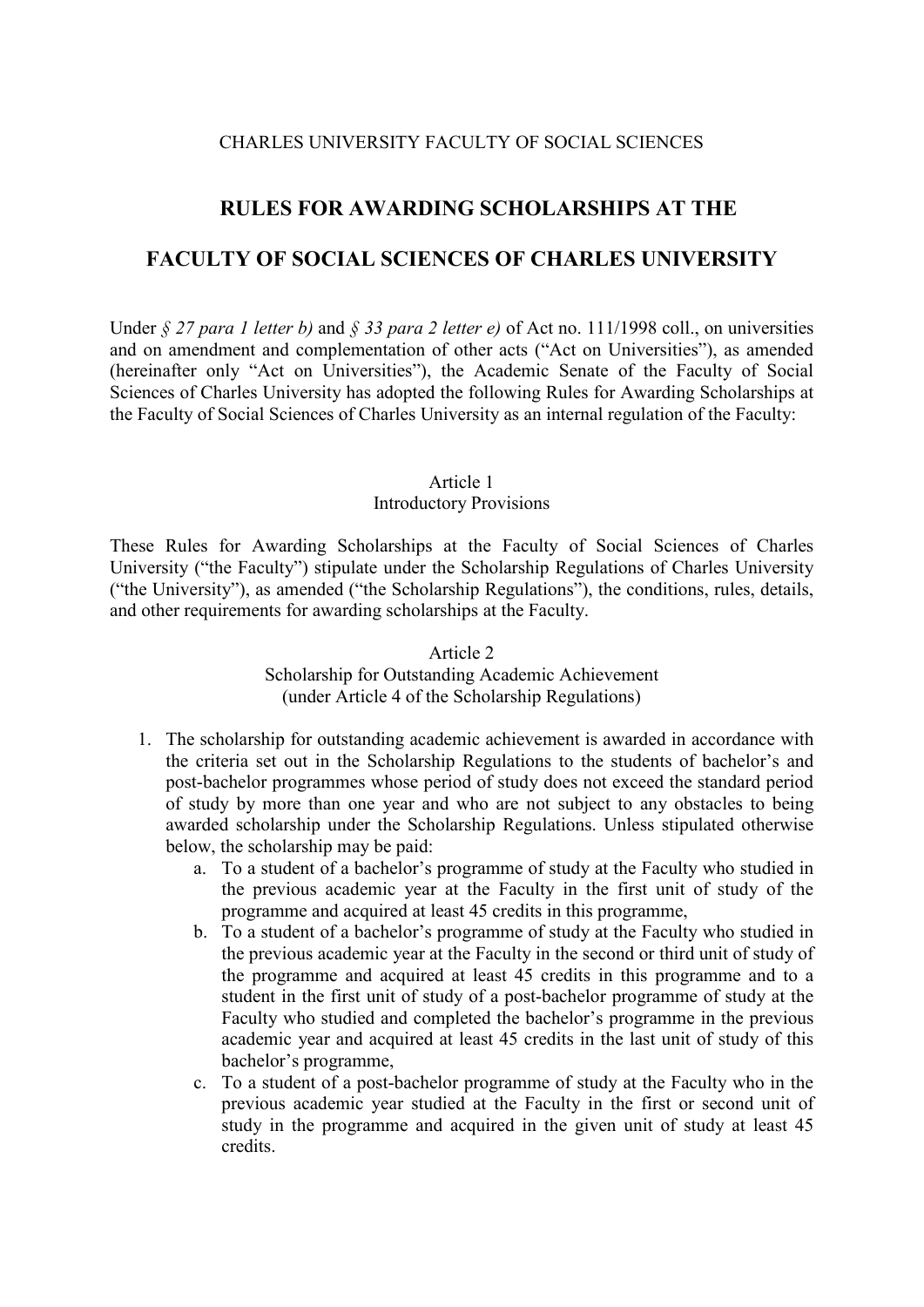- 2. For every student eligible based on the criteria in para 1, a weighted average grade achieved is calculated for completed subjects for the previous unit of study at the Faculty based on all examinations including the resits and all graded course credits, including the resits. For the purposes of this calculation, grade A is converted to value 1.0, grade B to value 1.5, grade C to value 2.0, grade D to value 2.5, grade E to value 3.0 and grade F to value 4. In the case of grades on a scale of 1-4, the value included in the average corresponds to the numerical value of the grade. If a student is studying in more than one programme and some study requirements are recognized between the programmes, such recognized requirements are disregarded for the purposes of the calculation. The weight of every grade in the average is the number of credits that may be acquired by successfully completing the subject. If a student acquired more than 60 credits for completed subjects in the previous academic year (if a student is studying in more than one study programme and some of the study requirements are recognized between programmes, the credits obtained in this way will not be counted for this purpose), a deduction of 0.01 for every credit exceeding this limit is applied. The student's result (indicated by the letter V) is calculated as a weighted average reduced by the deduction.
- 3. In accordance with the above conditions, the scholarship for outstanding academic achievement is also awarded to students in the first unit of their studies in the postbachelor degree programme for outstanding academic achievement in their previous studies in the bachelor's degree programme and upon application submitted to the Faculty's Student Services Office. The provisions of para 2 will apply analogically for determining eligibility for the scholarship.
- 4. The credits awarded for study abroad within the Erasmus programme, interfaculty and inter-university agreements, and other agreements are counted towards the fulfilled study requirements and the grades determined by the guarantor on the basis of the results achieved abroad are used for the calculation of the scholarship for outstanding academic achievement for the given unit of study.
- 5. Students eligible based on the criteria in para 2 will be distributed into 5 groups according to the affiliation of the programmes of study to the institute of the Faculty. If the study programme is provided by more than one institute of the Faculty, it will be assigned to the institute that provides the largest part of the teaching, in the case of equal share, it will be assigned to the institute determined by the Dean. Every group is further structured into three subgroups in compliance with para 1 letters a), b) and c). If a student studies in more than one programme, s/he is assessed in each of the programmes. In each subgroup, the scholarship will be awarded to those students whose V-result is less than or equal to the lowest score such that at least the percentage of students in the given subgroup specified in the Scholarship Regulations achieved that score or less. The total volume of resources for the scholarship for outstanding academic achievement is distributed among the subgroups in proportion to the number of students in the subgroup. The amount of scholarship within the subgroups is determined on a linear basis depending on the unique student's results within the given subgroups. The minimum and maximum amount of scholarship and the percentage of students who will be awarded the scholarship is determined by a Dean's measure following an opinion given by the Academic Senate in compliance with the conditions of Article 4 paras 2 and 3 of the Scholarship Regulations.
- 6. A student studying at the Faculty in more than one programme of study may be awarded a scholarship for outstanding academic achievement in each such programme of study. Should the total amount of the scholarship for outstanding academic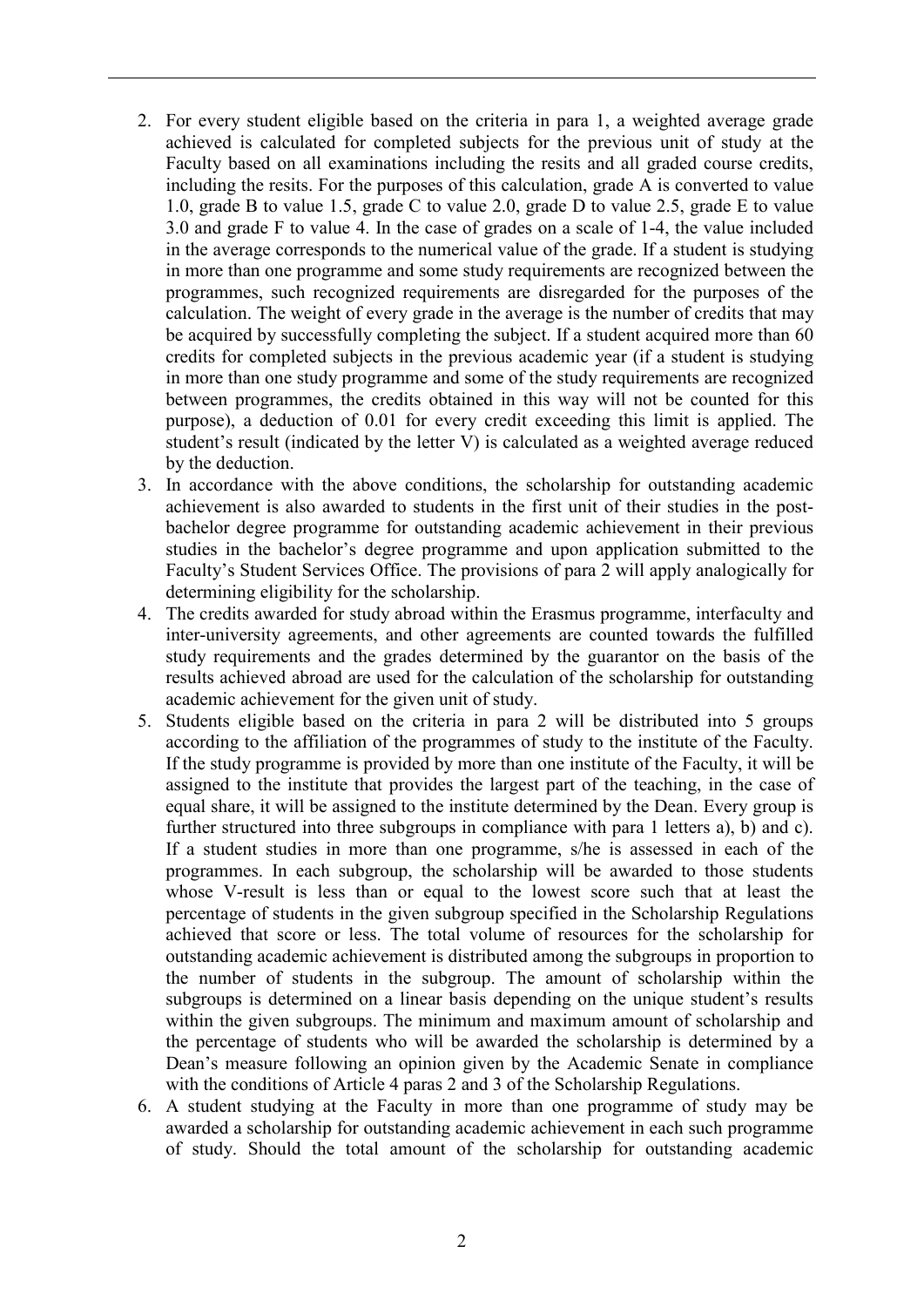achievement exceed the upper limit specified in Article 4 para 3 of the Scholarship Regulations, the student will be awarded the maximum amount of the scholarship.

7. The scholarship for outstanding academic achievement is awarded on or before 31 December of the year of study following the year of study in which the student accomplished the outstanding academic achievement as a result of which s/he became eligible for the scholarship. The scholarship for outstanding academic achievement is paid as a lump sum.

### Article 3

Scholarship for Outstanding RDI (Research, Development, and Innovation), Artistic, or Other Creative Achievement Contributing to Greater Knowledge (under Article 5 of the Scholarship Regulations)

- 1. The scholarship for outstanding RDI, artistic, or other creative achievement contributing to greater knowledge is awarded in accordance with the criteria set in the Scholarship Regulations to students who have won prizes in the Czech Republic or abroad; they are in particular prizes awarded by public higher education institutions, state bodies, and foundations.
- 2. The scholarship for outstanding RDI, artistic, or other creative achievement contributing to greater knowledge is paid as a lump sum upon an application submitted by the student that includes an opinion of the guarantor of the programme of study; a document proving that the prize was awarded to the student for outstanding RDI, artistic, or other creative achievement constitutes an appendix to the application. The amount of the scholarship corresponds to the amount of remuneration paid to the staff for comparable activities determined by the director of the institute of the Faculty.
- 3. The maximum amount of this scholarship is regulated by the Scholarship Regulations.

Article 4 Scholarship for RDI (Research, Development, and Innovation) Activities in Accordance with Special Legislation (under Article 6 of the Scholarship Regulations)

- 1. The scholarship for RDI Activities in accordance with special legislation is awarded in accordance with the criteria set in the Scholarship Regulations to students who are actively involved in the RDI activities of the workplaces of the Faculty. The amount of the scholarship corresponds to the amount of remuneration paid to the staff for comparable activities determined by the director of the institute of the Faculty.
- 2. The proposal to award the scholarship is submitted to the Dean of the Faculty by the guarantor of the respective programme of study or by the head of the respective scientific research team. The application must contain an opinion of the Secretary to the Faculty and the respective Vice-Dean.
- 3. The maximum amount of this scholarship is regulated by the Scholarship Regulations.

Article 5 Scholarships in Cases Worthy of Special Consideration (under Article 9 of the Scholarship Regulations)

1. Scholarships in cases worthy of special consideration are awarded in accordance with the Scholarship Regulations to students who: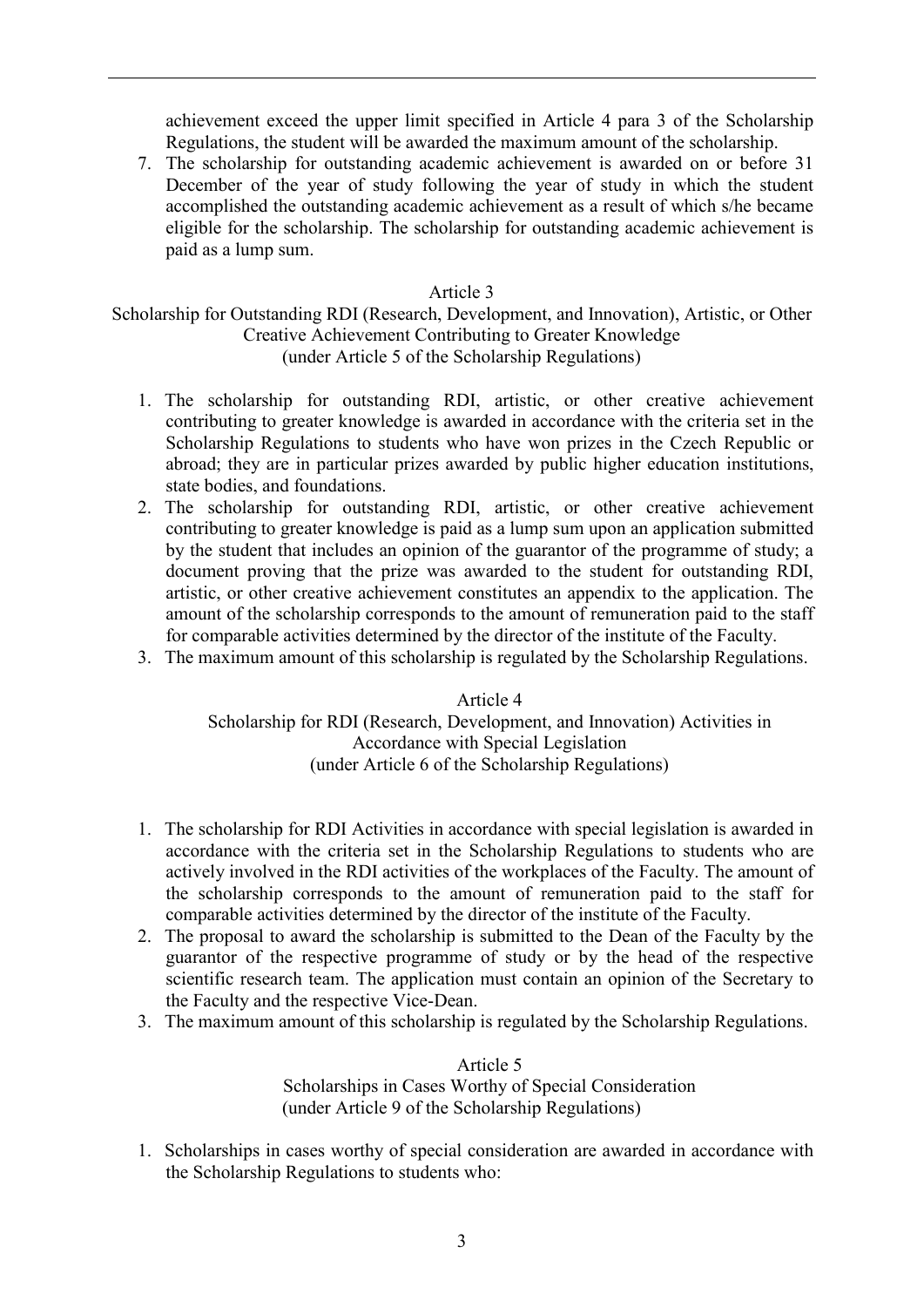- a) are actively involved in the teaching activities of the workplaces of the Faculty;
- b) are actively involved in the creative activities of the workplaces of the Faculty;
- c) are actively involved in international cooperation of the workplaces of the Faculty or the Faculty as a whole (for example concluding and implementing Erasmus agreements or interfaculty or inter-university agreements, cooperating in the preparation of joint study in the form of a double-degree or joint degree);
- d) are actively involved in the operation of the Faculty, in particular as members of its bodies;
- e) achieved excellent sports results on the level of a national championship or international sports competitions;
- f) represent the University at academic international competitions;
- g) are in acute distress;
- h) have demonstrated excellent academic achievement beyond the scholarship for outstanding academic achievement;
- i) performed a laudable citizen act.
- 2. The amount of the scholarship under para 1 letters a) b) and c) is determined so that it corresponds to the amount of remuneration for comparable activities at a workplace of the Faculty for a person having comparable qualifications. In determining the amount of the scholarship under para 1 letters d) e) f) h) and i) the Dean takes into account in particular the time and financial resources required to perform the rewarded activities and possible increased costs incurred by the applicant.
- 3. Additional details concerning the payment of and submission of applications for the scholarships in cases worthy of special consideration under paras 1 and 2 are stipulated in a Dean's measure.
- 4. The scholarships in cases worthy of special consideration are paid as a lump sum, or in accordance with the funding resources.

#### Article 6 Scholarship to Support Study Abroad (under Article 10 of the Scholarship Regulations)

- 1. The scholarship to support study abroad is awarded in accordance with the criteria set in the scholarship regulations to students who study abroad within the framework of inter-university or inter-faculty agreements, providing that such study forms an accepted part of the given programme of study.
- 2. The application for the scholarship is submitted to the Dean of the Faculty by the student before s/he leaves to study abroad. The student submits the application no later than one month before the planned departure. The applicant may be awarded a scholarship not exceeding the amount set in the Scholarship Regulations.
- 3. The Dean divides the sum allocated in the Faculty budget for the scholarships to support study abroad for the relevant calendar year into two parts. The first part is used to cover the costs of the scholarships to support study abroad for stays done during the summer semester, and the second part is used to cover the costs of the scholarships to support study abroad for stays done during the winter semester. The amount of the scholarship is determined by dividing the amount allocated to the scholarships for the relevant semester by the number of students who submitted an application for the scholarship within the deadline and by the number of months they would spend abroad. The result is the basic value of a month of study. If the basic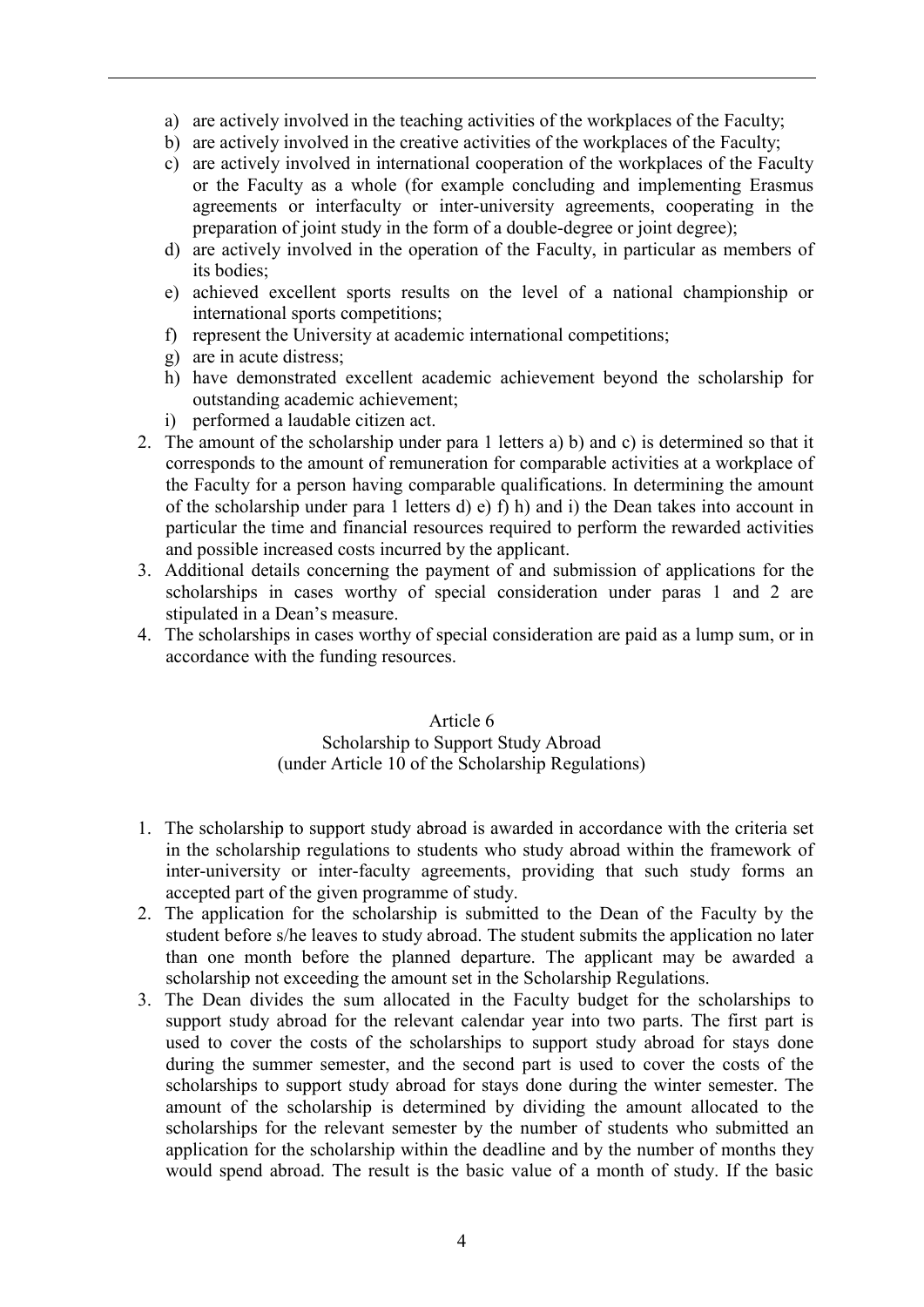value of a month of study calculated this way is lower than CZK 15,000, the basic value of a month of study is CZK 15,000; if the basic value of a month of study calculated this way is higher than CZK 25,000, the basic value of a month of study is CZK 25,000. The amount awarded to individual applicants is determined by multiplying the basic value of a month of study by the coefficient of costs of the given country according to the Table of financial costs of target countries listed in the appendix to these rules and by the number of months of the planned stay. If the amount to be paid exceeds the sum allocated in the budget of the Faculty for the scholarship fund for the relevant semester, the Dean may decide to reduce the basic value of a month of study by the required amount.

- 4. The amount of the scholarship under paragraph 3 is reduced by the amount provided to the student from other resources (the Mobility Fund, development fund), and possibly also by the amount that the student clearly would not spend in the course of his study abroad (in particular if free accommodation is provided by the partner university).
- 5. A scholarship to support study abroad can be awarded as support of a stay under the Erasmus+ programme. The procedure and conditions are stipulated in the Dean's measure.
- 6. The scholarships to support study abroad are paid as a lump sum.

#### Article 7 Doctoral Scholarship (under Article 12 of the Scholarship Regulations)

When determining the amount of the doctoral scholarship for individual years of study the Dean of the Faculty takes into account the amount of subsidy allocated for doctoral scholarship and the number of students in doctoral programme of study. The Dean of the Faculty determines the amount of the doctoral scholarship by a measure.

## Article 8

#### Common Provisions

Scholarships are paid by way of a non-cash payment to a bank account maintained at a financial institution in the Czech Republic. In exceptional circumstances the Rector or the Dean may allow a different form of payment.

1. The rules for the submission of applications for scholarships, elements thereof, payment conditions for scholarships, and other related matters are stipulated in accordance with the internal regulations of the University and the Faculty in a Dean's measure following discussion in the Academic Senate of the Faculty. The Dean may stipulate in this measure that the application for a scholarship be submitted electronically.

#### Article 9

## Transitional Provisions

1. The proceedings started before these Rules for Awarding Scholarships at the Faculty of Social Sciences of Charles University come into force will be completed under these Rules for Awarding Scholarships at the Faculty of Social Sciences of Charles University dated 2 June 2017, as in force before the date of entry into force of these rules.